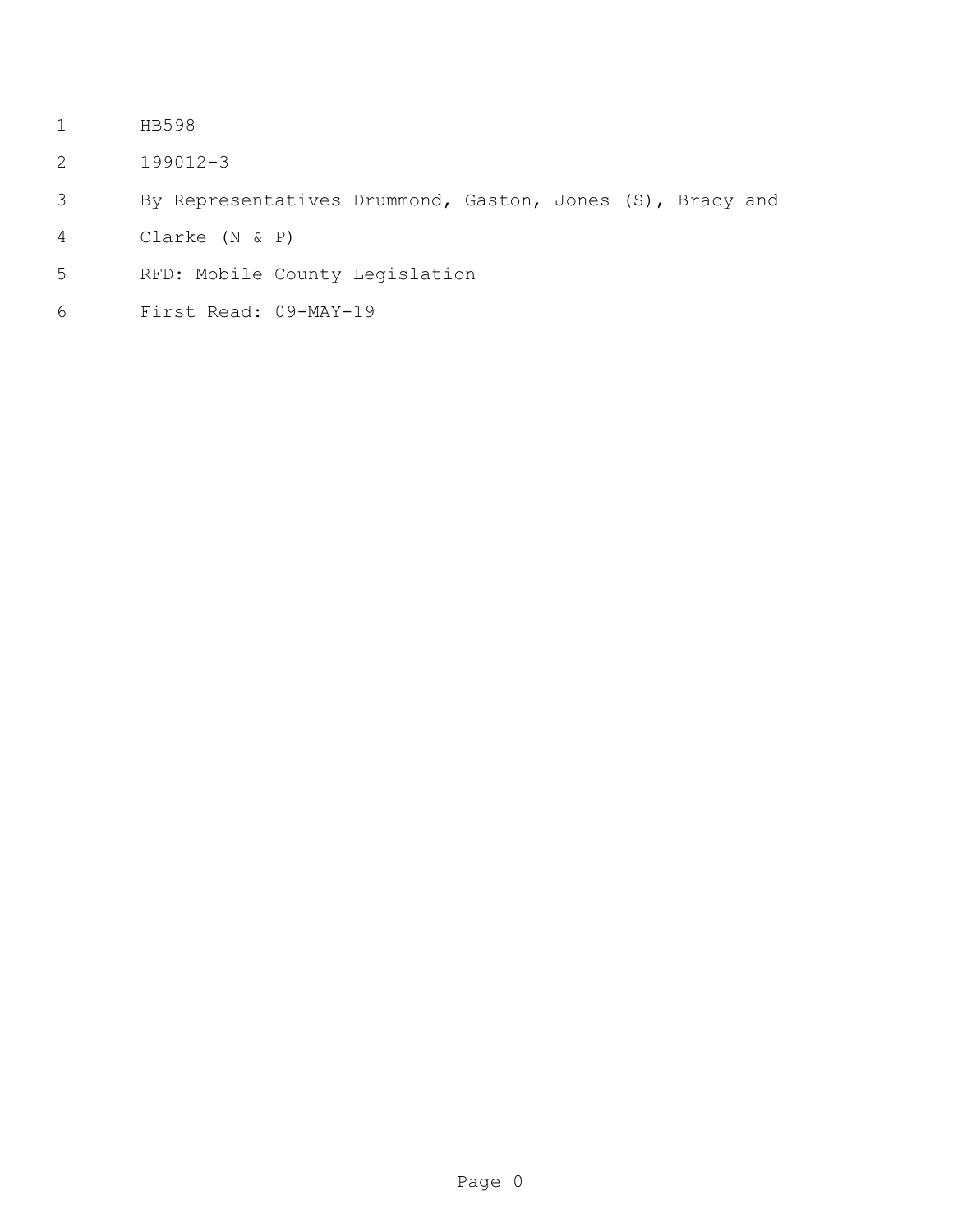| $\mathbf 1$   | ENGROSSED                                                      |
|---------------|----------------------------------------------------------------|
| $\mathbf{2}$  |                                                                |
| 3             |                                                                |
| 4             | A BILL                                                         |
| 5             | TO BE ENTITLED                                                 |
| 6             | AN ACT                                                         |
| 7             |                                                                |
| $8\,$         | Relating to Mobile County; to provide for the                  |
| $\mathcal{G}$ | distribution of a portion of the county's and municipalities'  |
| 10            | share of the proceeds of the simplified sellers use tax to the |
| 11            | Circuit Court of the Thirteenth Judicial Circuit.              |
| 12            | BE IT ENACTED BY THE LEGISLATURE OF ALABAMA:                   |
| 13            | Section 1. This act shall only apply in Mobile                 |
| 14            | County.                                                        |
| 15            | Section 2. (a) Beginning October 1, 2019, the                  |
| 16            | proceeds of the simplified sellers use tax distributed to      |
| 17            | Mobile County and the municipalities in Mobile County pursuant |
| 18            | to Section 40-23-197, Code of Alabama 1975, shall be allocated |
| 19            | by the county commission and the governing bodies of the       |
| 20            | municipalities each fiscal year and distributed on a monthly   |
| 21            | basis as follows:                                              |
| 22            | (1) Twenty percent of the proceeds distributed to              |
| 23            | the municipalities in the county shall be redistributed to the |
| 24            | Circuit Court of the Thirteenth Judicial Circuit, with the     |
| 25            | remaining 80 percent to be retained by the municipalities as   |
| 26            | provided in Section 40-23-197, Code of Alabama 1975.           |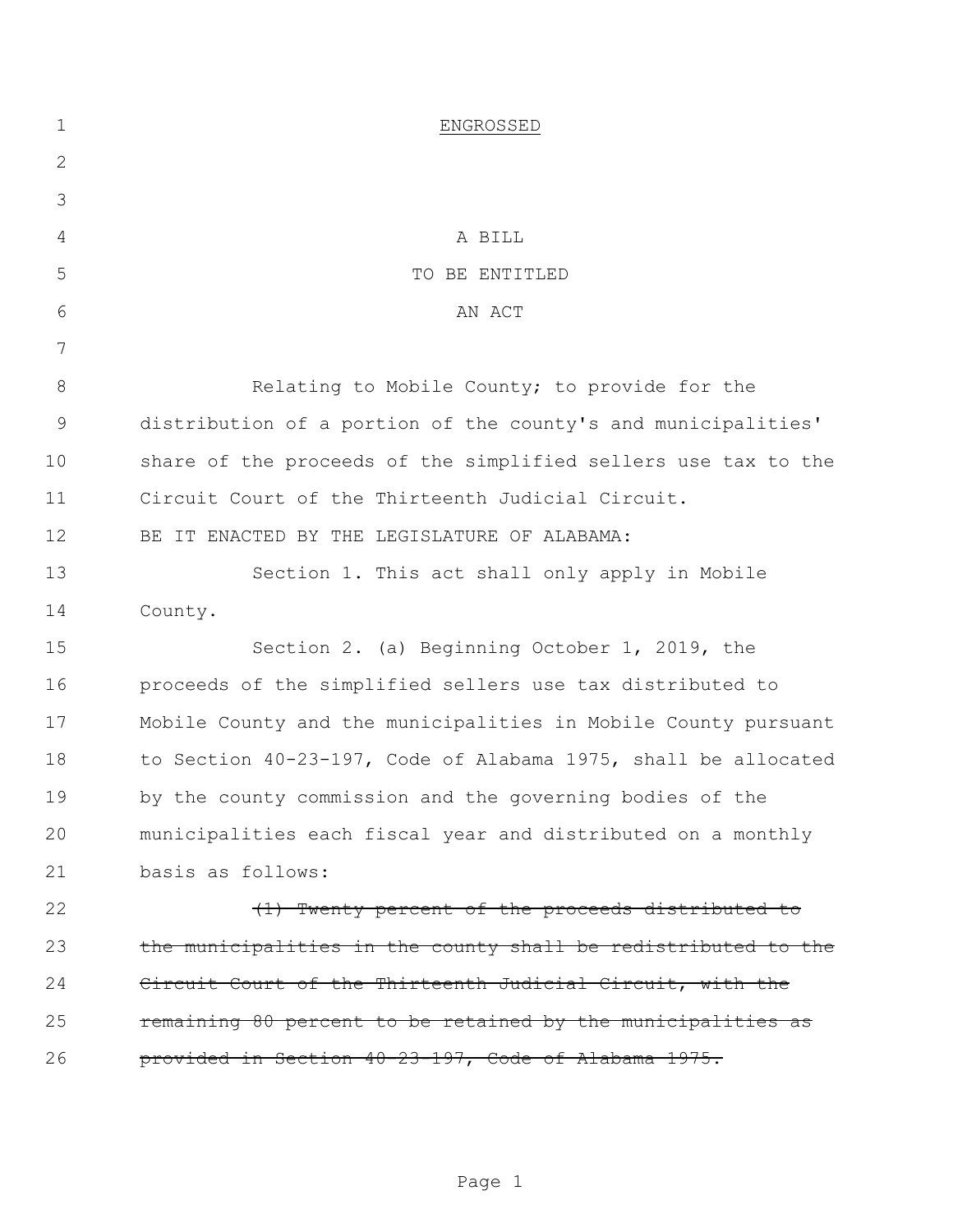| $\mathbf 1$   | (2) Twenty percent of the proceeds distributed to              |
|---------------|----------------------------------------------------------------|
| $\sqrt{2}$    | the county shall be redistributed to the Circuit Court of the  |
| 3             | Thirteenth Judicial Circuit, with the remaining 80 percent to  |
| 4             | be retained by the county as provided in Section $40-23-197$ , |
| 5             | Code of Alabama 1975.                                          |
| 6             | (1) a. Five hundred thousand dollars (\$500,000) of            |
| 7             | the proceeds distributed to the City of Mobile shall be        |
| $\,8\,$       | redistributed to the Circuit Court of the Thirteenth Judicial  |
| $\mathcal{G}$ | Circuit, with the remaining amount to be retained by the City  |
| 10            | of Mobile as provided in Section 40-23-197, Code of Alabama    |
| 11            | 1975. This amount shall be redistributed in equal amounts      |
| 12            | beginning for the fiscal year ending September 30, 2020,       |
| 13            | through the fiscal year ending September 30, 2024.             |
| 14            | b. Two hundred thousand dollars (\$200,000) of the             |
| 15            | proceeds distributed to the municipalities in Mobile County,   |
| 16            | excluding the City of Mobile, shall be redistributed to the    |
| 17            | Circuit Court of the Thirteenth Judicial Circuit, with the     |
| 18            | remaining amount to be retained by the municipalities as       |
| 19            | provided in Section 40-23-197, Code of Alabama 1975. The       |
| 20            | amount redistributed under this paragraph shall be divided     |
| 21            | among the municipalities proportionate to the population of    |
| 22            | the municipalities and redistributed in equal amounts          |
| 23            | beginning for the fiscal year ending September 30, 2020,       |
| 24            | through the fiscal year ending September 30, 2024.             |
| 25            | (2) Five hundred thousand dollars (\$500,000) of the           |
| 26            | proceeds distributed to the County of Mobile shall be          |
| 27            | redistributed to the Circuit Court of the Thirteenth Judicial  |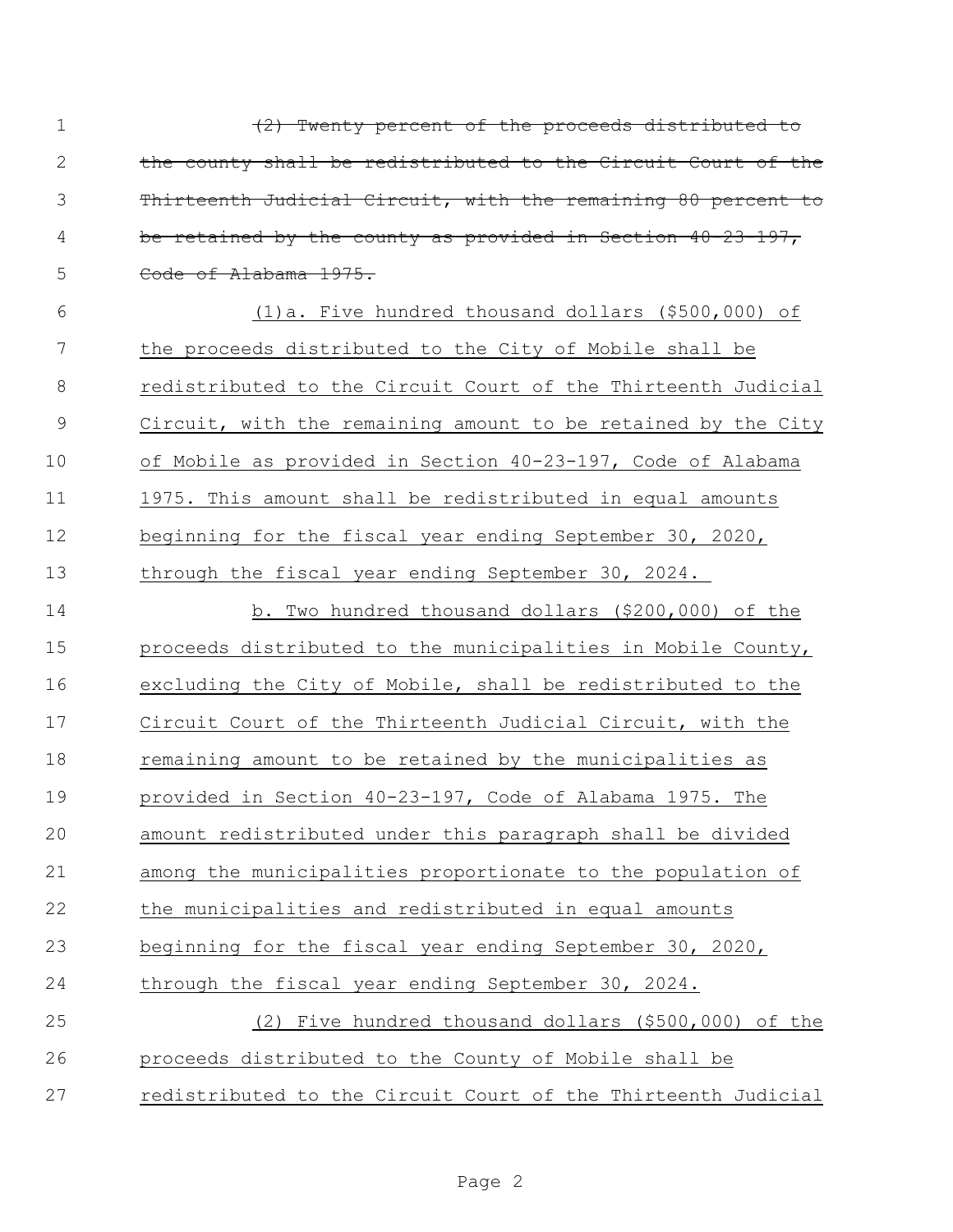| $\mathbf 1$ | Circuit, with the remaining amount to be retained by the       |
|-------------|----------------------------------------------------------------|
| 2           | county as provided in Section 40-23-197, Code of Alabama 1975. |
| 3           | This amount shall be redistributed in equal amounts beginning  |
| 4           | for the fiscal year ending September 30, 2020, through the     |
| 5           | fiscal year ending September 30, 2024.                         |
| 6           | (b) This section shall be repealed on October 1,               |
| 7           | 2024.                                                          |
| 8           | Section 3. This act shall become effective on the              |
| 9           | first day of the third month following its passage and         |
| 10          | approval by the Governor, or its otherwise becoming law.       |